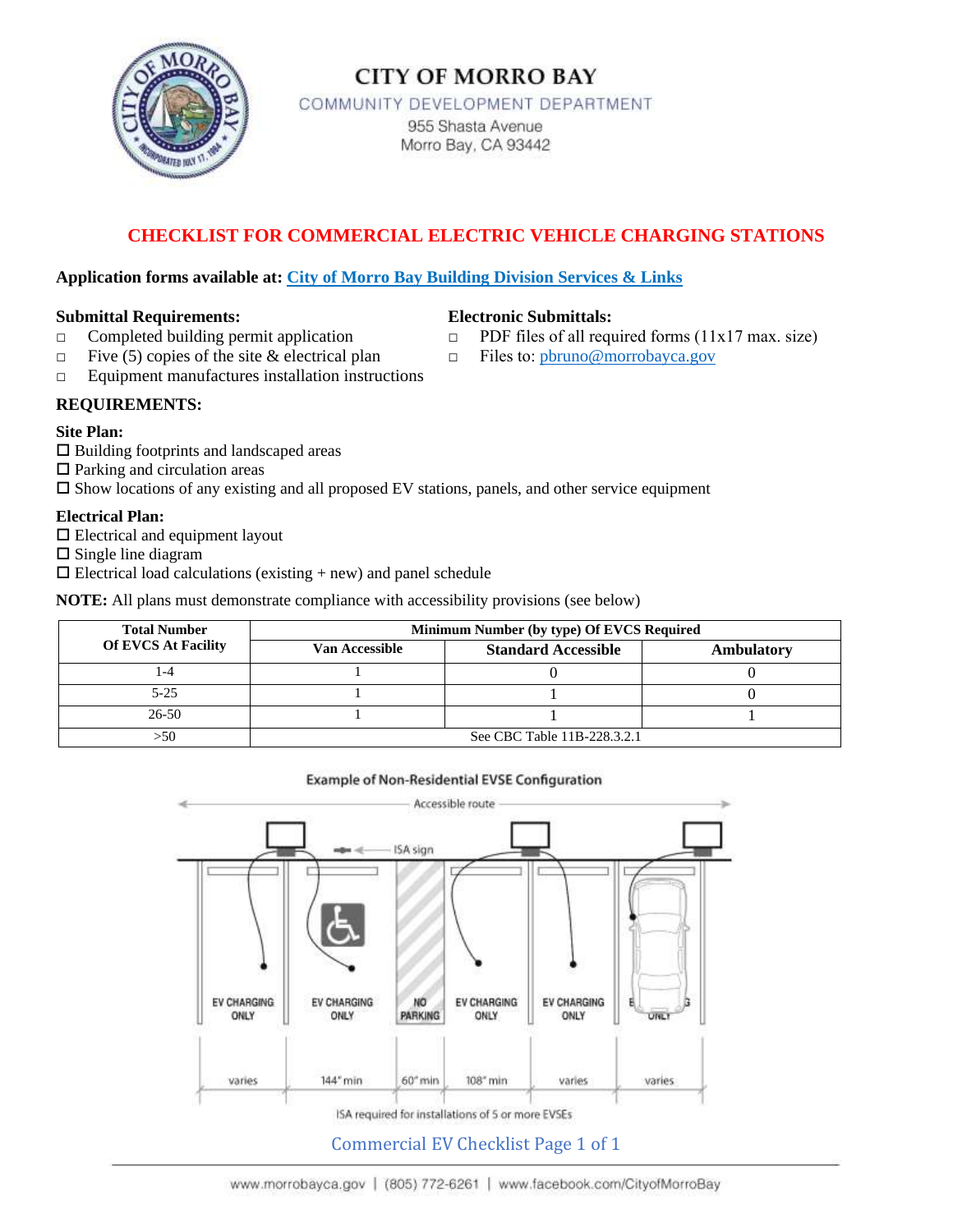

# **COMMERCIAL BUILDING PERMIT APPLICATION**

|                               |                                                                                                                       |                                                                                                                               | Application# |
|-------------------------------|-----------------------------------------------------------------------------------------------------------------------|-------------------------------------------------------------------------------------------------------------------------------|--------------|
|                               |                                                                                                                       |                                                                                                                               |              |
|                               | Assessor's Parcel Number _______________________                                                                      |                                                                                                                               |              |
|                               |                                                                                                                       | Project Description: (If your project is adding an enclosed structure 500 sf or less, please include a completed Soils Report |              |
|                               |                                                                                                                       |                                                                                                                               |              |
|                               |                                                                                                                       |                                                                                                                               |              |
|                               |                                                                                                                       | <u> 1980 - Andrea San Andrea San Andrea San Andrea San Andrea San Andrea San Andrea San Andrea San Andrea San A</u>           |              |
|                               |                                                                                                                       |                                                                                                                               |              |
|                               |                                                                                                                       |                                                                                                                               |              |
|                               |                                                                                                                       |                                                                                                                               |              |
|                               |                                                                                                                       | Are you adding, altering, or rehabilitating 500 sq. ft. or more of "Irrigated" Landscape? _____Yes _____NO                    |              |
|                               |                                                                                                                       |                                                                                                                               |              |
| <b>OWNER</b>                  |                                                                                                                       |                                                                                                                               |              |
|                               |                                                                                                                       |                                                                                                                               |              |
|                               | Name                                                                                                                  |                                                                                                                               |              |
|                               | <u> 1989 - Johann Stoff, deutscher Stoff, der Stoff, der Stoff, der Stoff, der Stoff, der Stoff, der Stoff, der S</u> | E-Mail <b>E-Mail</b>                                                                                                          |              |
| <b>AGENT / REPRESENTATIVE</b> |                                                                                                                       |                                                                                                                               |              |
|                               |                                                                                                                       |                                                                                                                               |              |
|                               |                                                                                                                       |                                                                                                                               |              |
|                               |                                                                                                                       |                                                                                                                               |              |
|                               | <u> 1989 - John Amerikaanse kommerken en de op de op de op de op de op de op de op de op de op de op de op de op</u>  |                                                                                                                               |              |
| <b>CONTRACTOR</b>             |                                                                                                                       |                                                                                                                               |              |
|                               |                                                                                                                       |                                                                                                                               |              |
| Company Name                  | Mailing Address <b>Container and Container and Container and Container and Container</b>                              |                                                                                                                               |              |
|                               | <u> 1989 - Johann John Stein, fransk politiker (</u>                                                                  |                                                                                                                               |              |
|                               |                                                                                                                       |                                                                                                                               |              |
|                               |                                                                                                                       | City Business License Number Law and City Business License Number                                                             |              |
|                               | <b>WORKERS COMPENSATION INSURANCE</b>                                                                                 |                                                                                                                               |              |
|                               |                                                                                                                       |                                                                                                                               |              |